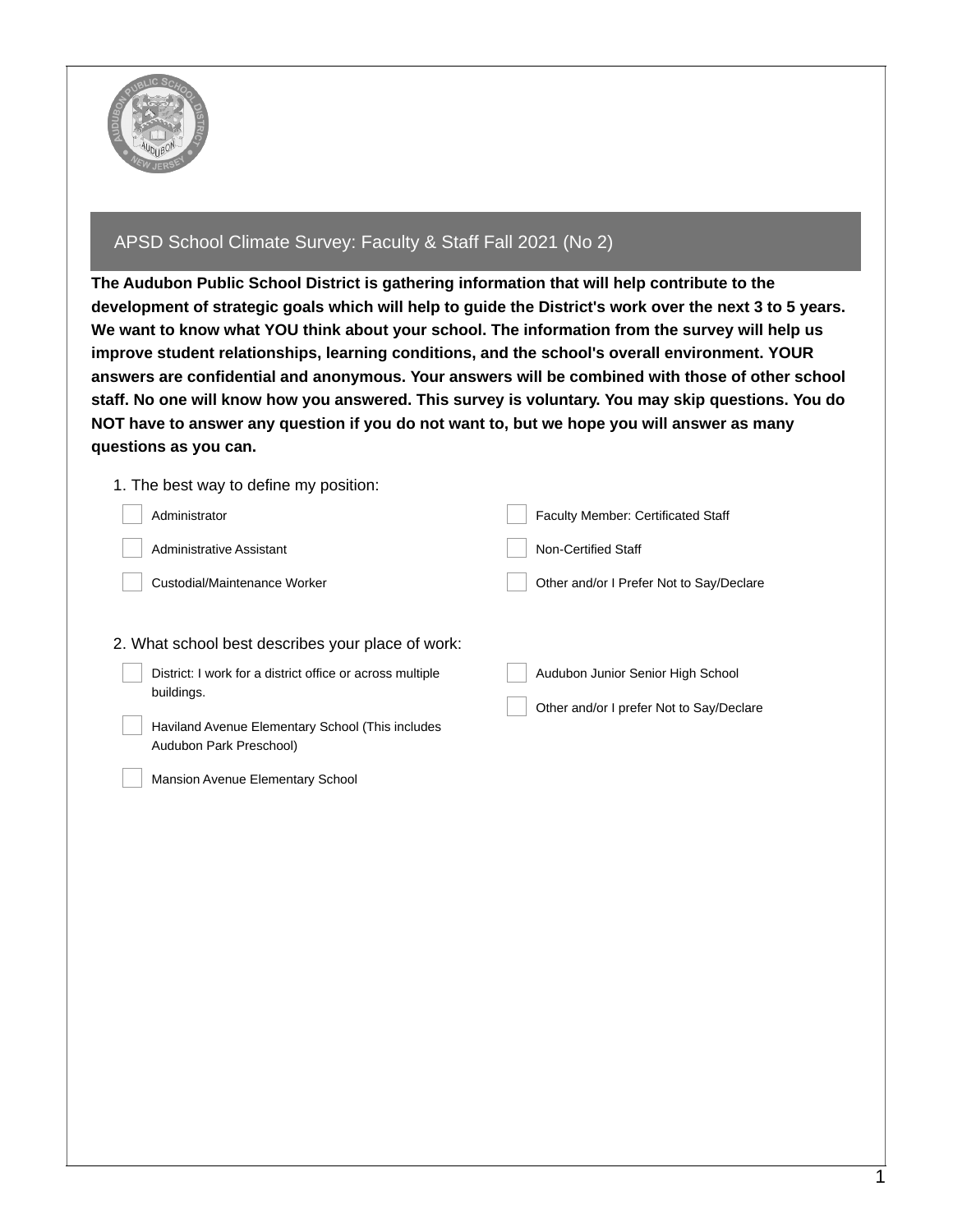## 3. INSTRUCTIONS:

Please read each question carefully and select the ONE answer that most closely fits your opinion. We appreciate you taking the time to share your thoughts and continuing to contribute to the District's growth and continued success.

Please indicate how much you agree or disagree with the following statements about your school.

|                                                                                                                            | <b>Strongly Disagree</b> | Disagree | Neutral | Agree | Strongly Agree |
|----------------------------------------------------------------------------------------------------------------------------|--------------------------|----------|---------|-------|----------------|
| The school's schedule<br>allow adequate time for<br>teacher collaboration.                                                 |                          |          |         |       |                |
| The school's schedule<br>allows adequate time for<br>teacher preparation and<br>planning.                                  |                          |          |         |       |                |
| Students at this school<br>learn ways to manage<br>their time.                                                             |                          |          |         |       |                |
| The school environment<br>is clean and in good<br>condition.                                                               |                          |          |         |       |                |
| I take pride in the<br>appearance of the<br>school.                                                                        |                          |          |         |       |                |
| I feel safe outside on the<br>school grounds.                                                                              |                          |          |         |       |                |
| I feel safe in the<br>hallways and bathrooms.                                                                              |                          |          |         |       |                |
| I feel safe in the<br>classrooms.                                                                                          |                          |          |         |       |                |
| Students are safe at this<br>school.                                                                                       |                          |          |         |       |                |
| In this school, we teach<br>ways to resolve<br>disagreements so that<br>everyone can be<br>satisfied with the<br>outcomes. |                          |          |         |       |                |
| Students at this school<br>are well-behaved.                                                                               |                          |          |         |       |                |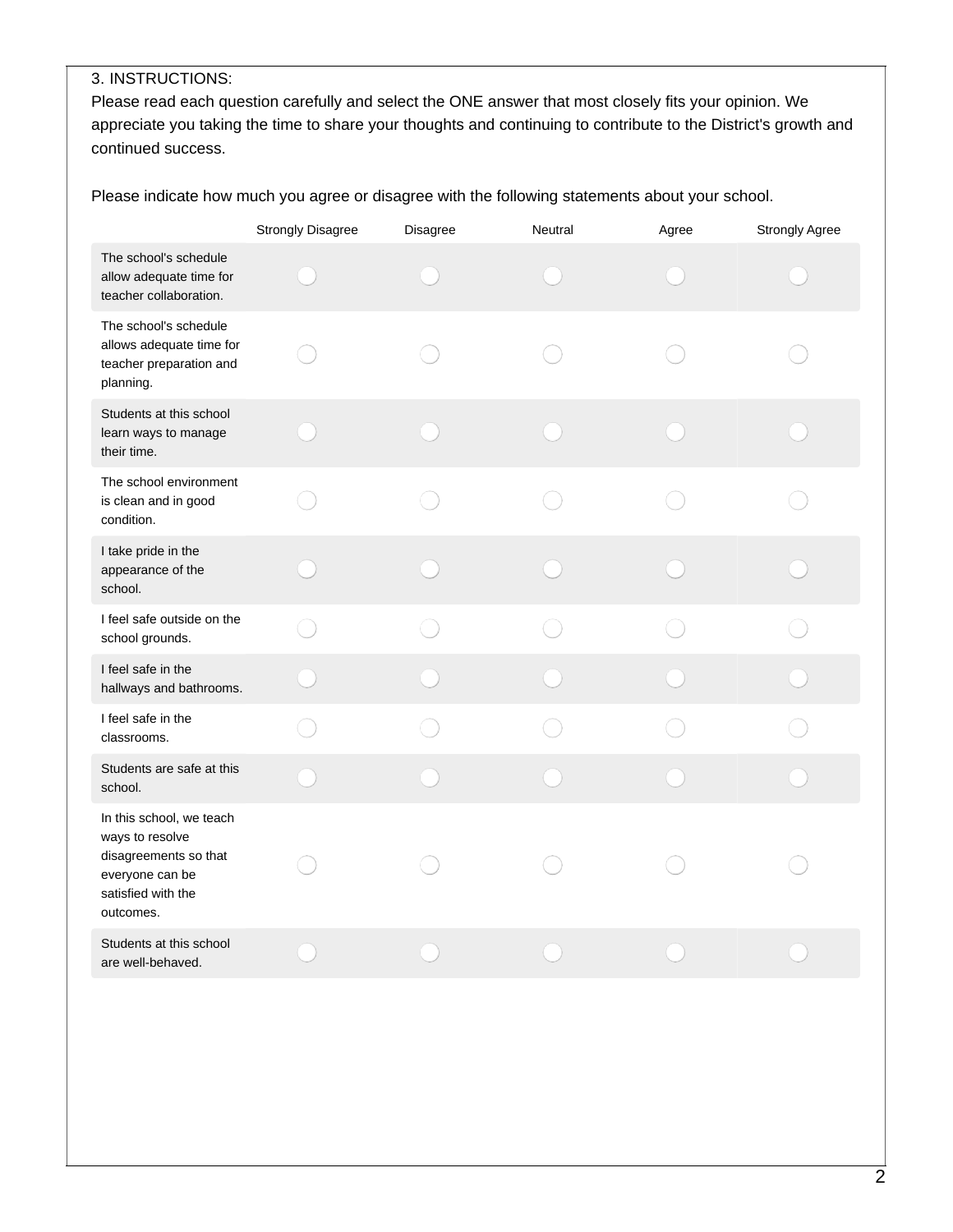| 4. Please indicate how much you agree or disagree with the following statements about YOUR SCHOOL: |                          |          |         |       |                       |  |
|----------------------------------------------------------------------------------------------------|--------------------------|----------|---------|-------|-----------------------|--|
|                                                                                                    | <b>Strongly Disagree</b> | Disagree | Neutral | Agree | <b>Strongly Agree</b> |  |
| Students at this school<br>don't care about<br>learning.                                           |                          |          |         |       |                       |  |
| I spend a great deal of<br>time dealing with<br>students' social and<br>emotional challenges.      |                          |          |         |       |                       |  |
| The school community<br>has high expectations for<br>all students.                                 |                          |          |         |       |                       |  |
| Students have pride in<br>the school.                                                              |                          |          |         |       |                       |  |
| My class enrollments are<br>too large.                                                             |                          |          |         |       |                       |  |
| Students at this school<br>get the chance to work<br>independently.                                |                          |          |         |       |                       |  |
| School administrators<br>give me useful feedback<br>on my teaching.                                |                          |          |         |       |                       |  |
| Some students at this<br>school just cannot be<br>motivated to do the<br>work.                     |                          |          |         |       |                       |  |
| Students at this school<br>are encouraged to think<br>critically.                                  |                          |          |         |       |                       |  |
| I have access to the<br>tools I need to do my<br>job.                                              |                          |          |         |       |                       |  |
| I am dissatisfied with the<br>opportunities for my<br>professional growth.                         |                          |          |         |       |                       |  |
| I look forward to coming<br>to work every day.                                                     |                          |          |         |       |                       |  |
| I spend too much of my<br>teaching time on<br>disciplining students.                               |                          |          |         |       |                       |  |
| The best teachers and<br>staff are retained at this<br>school.                                     |                          |          |         |       |                       |  |
| 5. Please indicate how much you agree or disagree with the following statements about YOUR SCHOOL: |                          |          |         |       |                       |  |

 $\overline{3}$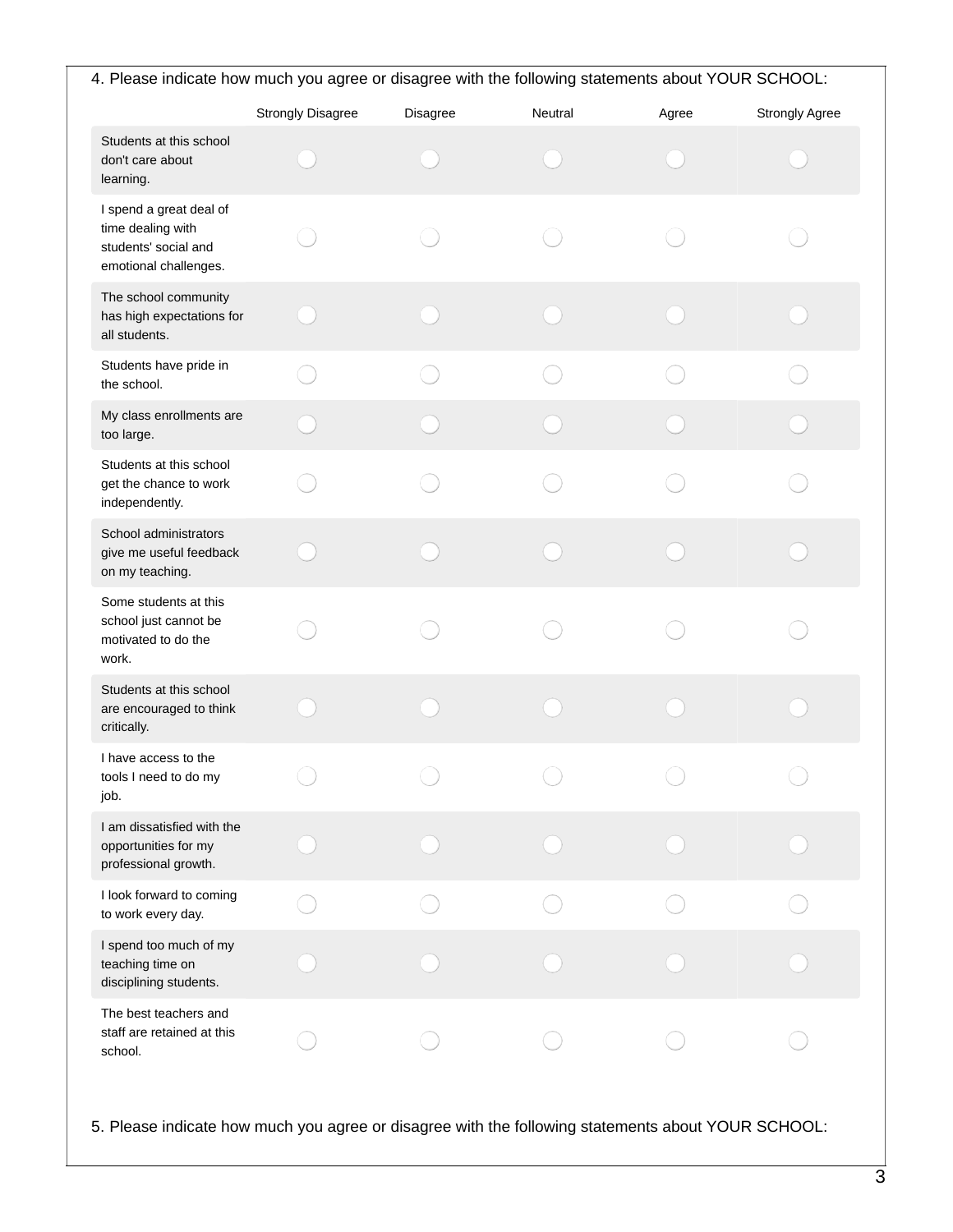|                                                                                           | <b>Strongly Disagree</b> | Disagree | <b>Neutral</b> | Agree | Strongly Agree |
|-------------------------------------------------------------------------------------------|--------------------------|----------|----------------|-------|----------------|
| Teachers have close<br>working relationships<br>with each other.                          |                          |          |                |       |                |
| Teachers talk with<br>students about ways to<br>understand and control<br>emotions.       |                          |          |                |       |                |
| At this school, teachers<br>are treated and<br>respected as educational<br>professionals. |                          |          |                |       |                |
| At this school, it is<br>common for students to<br>tease and insult one<br>another.       |                          |          |                |       |                |
| Parents respect their<br>children's teachers.                                             |                          |          |                |       |                |
| I do not have enough<br>autonomy over my<br>classroom.                                    |                          |          |                |       |                |
| Adults who work in this<br>school treat students<br>with respect.                         |                          |          |                |       |                |
| Adults who work in this<br>school typically work well<br>with one another.                |                          |          |                |       |                |
| Many students at this<br>school go out of their<br>way to treat other<br>students badly.  |                          |          |                |       |                |
| Teachers at this school<br>build strong relationships<br>with students.                   |                          |          |                |       |                |
| The Code of Student<br>Conduct is fair.                                                   |                          |          |                |       |                |
| The school consistently<br>enforces the Code of<br>Student Conduct.                       |                          |          |                |       |                |
| Parents are actively<br>involved with the school.                                         |                          |          |                |       |                |
| Students respect their<br>teachers.                                                       |                          |          |                |       |                |
| Parents are made to feel<br>welcome in this school.                                       |                          |          |                |       |                |
| Parents know what is<br>going on in this school.                                          |                          |          |                |       |                |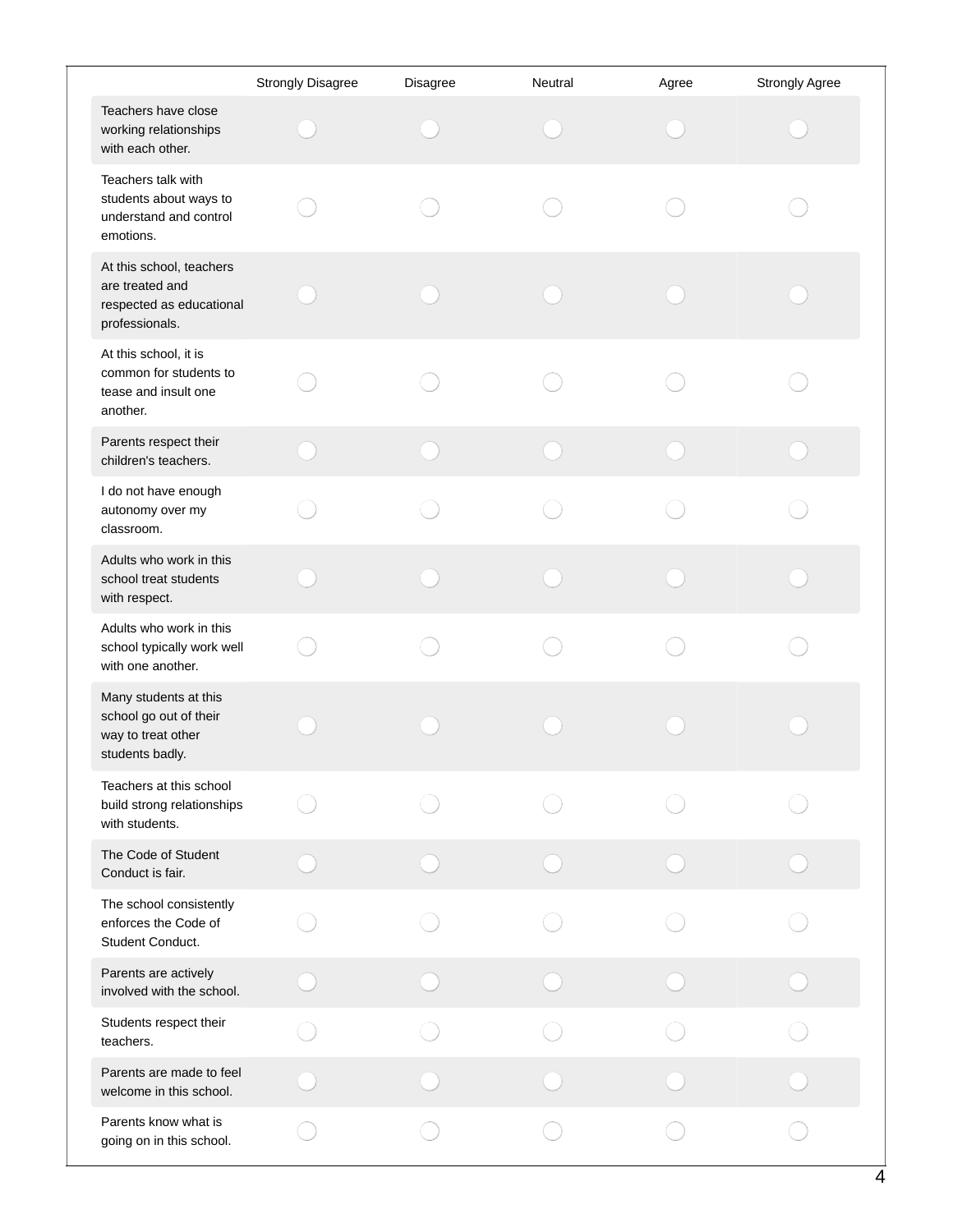|                                                                            | <b>Strongly Disagree</b> | <b>Disagree</b> | Neutral | Agree | <b>Strongly Agree</b> |
|----------------------------------------------------------------------------|--------------------------|-----------------|---------|-------|-----------------------|
| Parents are aware of<br>what is expected of their<br>child at this school. |                          |                 |         |       |                       |
| Parents care about how<br>their child performs in<br>school.               |                          |                 |         |       |                       |

## 6. Please indicate how much you agree or disagree with the following statements about YOUR SCHOOL:

|                                                                                                                  | <b>Strongly Disagree</b> | Disagree | Neutral | Agree | <b>Strongly Agree</b> |
|------------------------------------------------------------------------------------------------------------------|--------------------------|----------|---------|-------|-----------------------|
| Students at this school<br>respect each other's<br>differences (for example,<br>gender, race, culture,<br>etc.). |                          |          |         |       |                       |
| I am proud to tell others<br>that I work at this<br>school.                                                      |                          |          |         |       |                       |
| School administrators<br>recognize teachers for a<br>job well-done.                                              |                          |          |         |       |                       |
| The school staff<br>respects and embraces<br>diversity.                                                          |                          |          |         |       |                       |
| School administrators<br>communicate effectively<br>with others from diverse<br>backgrounds.                     |                          |          |         |       |                       |
| The school encourages<br>students to get involved<br>in extracurricular<br>activities.                           |                          |          |         |       |                       |
| School administrators<br>follow through on<br>commitments.                                                       |                          |          |         |       |                       |
| School administrators<br>involve teachers in<br>decision making and<br>problem solving.                          |                          |          |         |       |                       |
| School administrators<br>and staff communicate<br>with each other<br>effectively.                                |                          |          |         |       |                       |
| School administrators<br>promote the success of<br>all students.                                                 |                          |          |         |       |                       |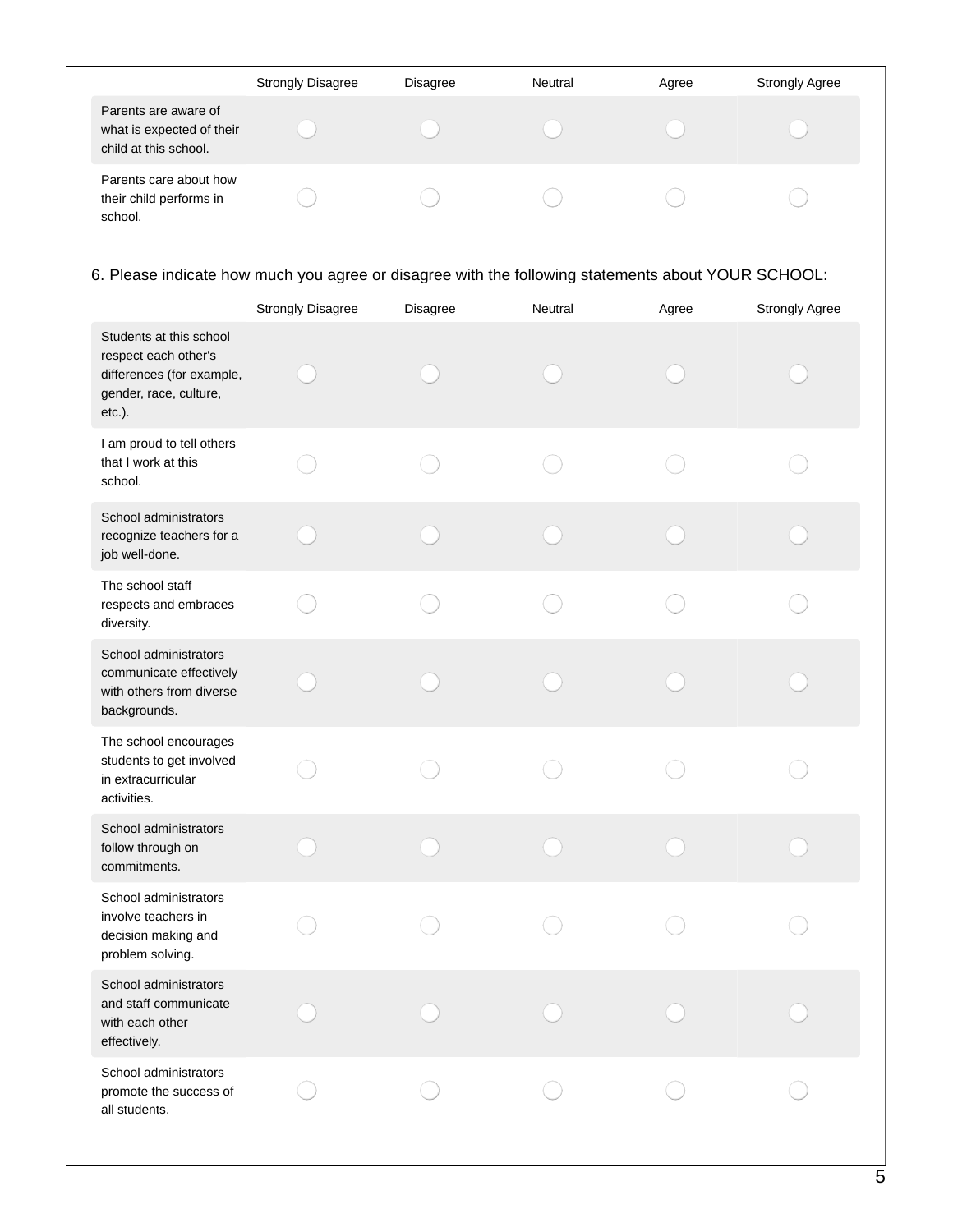|                                                                                         | <b>Strongly Disagree</b> | <b>Disagree</b> | Neutral | Agree | <b>Strongly Agree</b> |
|-----------------------------------------------------------------------------------------|--------------------------|-----------------|---------|-------|-----------------------|
| School administrators<br>hold themselves to the<br>same high expectations<br>as others. |                          |                 |         |       |                       |
| School administrators<br>back me up when I need<br>it.                                  |                          |                 |         |       |                       |
| School administrators<br>are aware of what goes<br>on in the classrooms.                |                          |                 |         |       |                       |
| This school is a good<br>place for me to work and<br>learn.                             |                          |                 |         |       |                       |

7. Questions I wished I was asked on this portion of the survey include the following:

8. The items from this portion of the survey were gleaned from the National School of Character application process and the 11 Principles Framework for Schools.

Please indicate how much you agree or disagree with the following statements about your school.

|                                                   | <b>Strongly Disagee</b> | <b>Disagree</b> | Neutral | Agree | <b>Strongly Agree</b> |
|---------------------------------------------------|-------------------------|-----------------|---------|-------|-----------------------|
| Bullying is infrequent<br>and students feel safe. |                         |                 |         |       |                       |
| Students respect each<br>other.                   |                         |                 |         |       |                       |
| Teachers and students<br>respect each other.      |                         |                 |         |       |                       |
| Teachers and parents<br>respect each other.       |                         |                 |         |       |                       |

9. This portion of the survey allows for open-ended responses. Please feel free to answer openly and honestly. All survey responses are anonymous.

The three best things about my school are (Please do not include names):